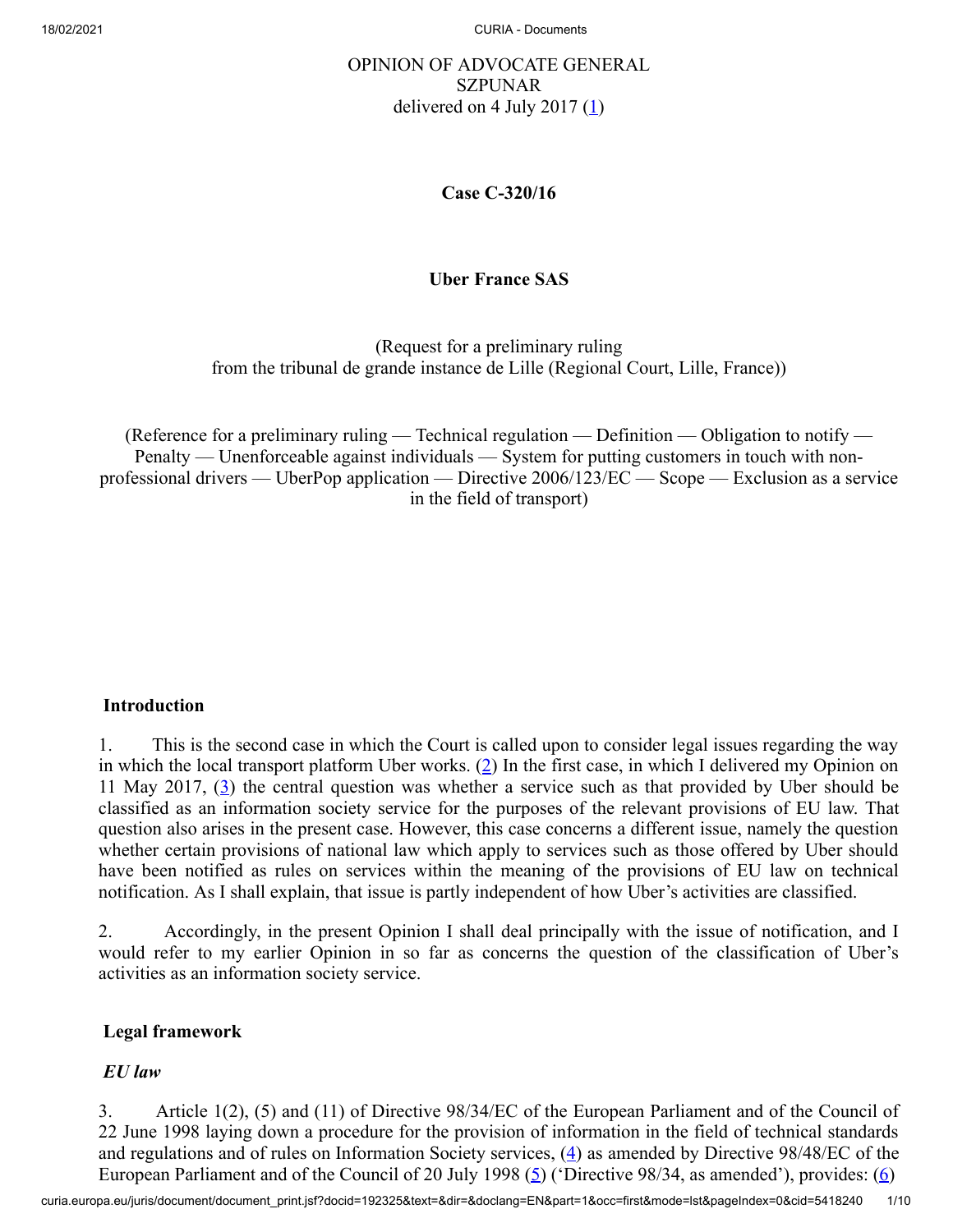'For the purposes of this Directive, the following meanings shall apply:

…

2. "service", any Information Society service, that is to say, any service normally provided for remuneration, at a distance, by electronic means and at the individual request of a recipient of services.

For the purposes of this definition:

- "at a distance" means that the service is provided without the parties being simultaneously present,
- "by electronic means" means that the service is sent initially and received at its destination by means of electronic equipment for the processing (including digital compression) and storage of data, and entirely transmitted, conveyed and received by wire, by radio, by optical means or by other electromagnetic means,
- "at the individual request of a recipient of services" means that the service is provided through the transmission of data on individual request.

An indicative list of services not covered by this definition is set out in Annex V.

…

5. "rule on services", requirement of a general nature relating to the taking-up and pursuit of service activities within the meaning of point 2, in particular provisions concerning the service provider, the services and the recipient of services, excluding any rules which are not specifically aimed at the services defined in that point.

…

For the purposes of this definition:

- a rule shall be considered to be specifically aimed at Information Society services where, having regard to its statement of reasons and its operative part, the specific aim and object of all or some of its individual provisions is to regulate such services in an explicit and targeted manner,
- a rule shall not be considered to be specifically aimed at Information Society services if it affects such services only in an implicit or incidental manner.

…

- 11. "technical regulation", technical specifications and other requirements or rules on services, including the relevant administrative provisions, the observance of which is compulsory, *de jure* or de facto, in the case of marketing, provision of a service, establishment of a service operator or use in a Member State or a major part thereof, as well as laws, regulations or administrative provisions of Member States, except those provided for in Article 10, prohibiting the manufacture, importation, marketing or use of a product or prohibiting the provision or use of a service, or establishment as a service provider.
	- …'
- 4. The first subparagraph of Article 8(1) of Directive 98/34, as amended, provides: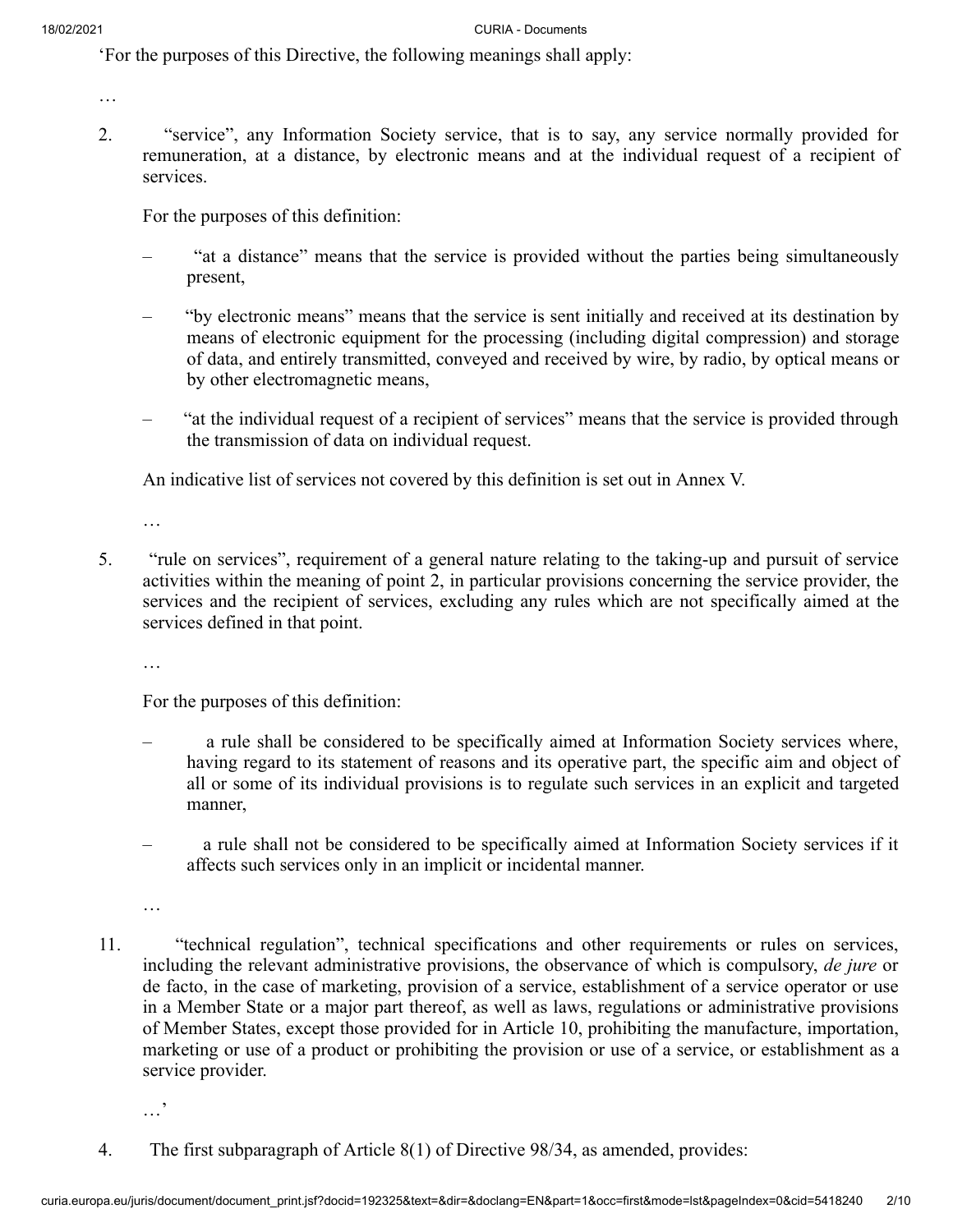'Subject to Article 10, Member States shall immediately communicate to the Commission any draft technical regulation, except where it merely transposes the full text of an international or European standard, in which case information regarding the relevant standard shall suffice; they shall also let the Commission have a statement of the grounds which make the enactment of such a technical regulation necessary, where these have not already been made clear in the draft.'

### *French law*

5. Article L. 3120-1 et seq. of the code des transports (Transport Code) governs the carriage of persons by road for consideration using vehicles with fewer than ten seats.

6. Article L. 3124-13 of the Transport Code provides:

'The organisation of a system for putting customers in touch with persons carrying on the activities mentioned in Article L.3120-1 where such persons are neither road transport undertakings entitled to provide occasional services as mentioned in Chapter II of Title 1 of this Book, nor taxi drivers, two or three-wheeled motorised vehicles or private hire vehicles within the meaning of this title shall be punishable by a two-year term of imprisonment and a fine of EUR 300 000.

Legal persons who incur criminal liability for the offence laid down in this article shall, in addition to a fine in accordance with Article 131-38 of the Criminal Code, incur the penalties laid down in paragraphs 2 to 9 of Article 131-39 of the Criminal Code. The prohibition referred to in paragraph 2 of Article 131-39 of the Criminal Code shall extend to the activity in the exercise of which or at the time of the exercise of which the offence was committed. The penalties laid down in paragraphs 2 to 7 of Article 131-39 of the Criminal Code shall not exceed five years in duration.'

### **The facts, the procedure and the questions referred for a preliminary ruling**

7. Uber France is a company established under French law and a subsidiary of Uber BV, a company governed by Netherlands law, which is itself a subsidiary of the company Uber Technologies Inc., whose principal place of business is in San Francisco (United States of America). Uber BV operates an electronic platform which enables users, with the aid of a smartphone equipped with the Uber application, to order urban transport services in the cities covered. The transport services offered on the Uber platform fall into various categories depending on the status of the driver and on the type of vehicle. The UberPop service is a service whereby non-professional private drivers transport passengers using their own vehicles. ([7\)](#page-8-0)

<span id="page-2-0"></span>8. Uber France is a defendant before the tribunal correctionnel de Lille (Criminal Court, Lille, France) at the tribunal de grande instance, huitième chambre (Regional Court, Eighth Chamber, Lille) in a private prosecution and civil action brought by Mr Nabil Bensalem in relation to various matters, including the organisation, from 10 June 2014 onwards, of a system for putting customers in touch with persons carrying passengers by road for consideration using vehicles with fewer than ten seats in the circumstances set out in Article L. 3124-13 of the Transport Code.

9. In those proceedings, Uber France has submitted that Article L. 3124-13 of the Transport Code cannot be enforced against it because it is a technical regulation (a rule on services) that has not been notified, in breach of the first subparagraph of Article 8(1) of Directive 98/34, as amended. It is common ground, moreover, that Article L. 3124-13 has not been notified. What remains open to debate is whether it is a 'technical regulation'.

10. In those circumstances, the tribunal de grande instance de Lille (Regional Court, Lille) decided to stay the proceedings and to refer the following questions to the Court of Justice for a preliminary ruling:

'(1) Does Article L. 3124-13 of the Transport Code, inserted by Law No 2014-1104 of 1 October 2014 on taxis and private hire vehicles, constitute a new technical regulation that is not implicit and that relates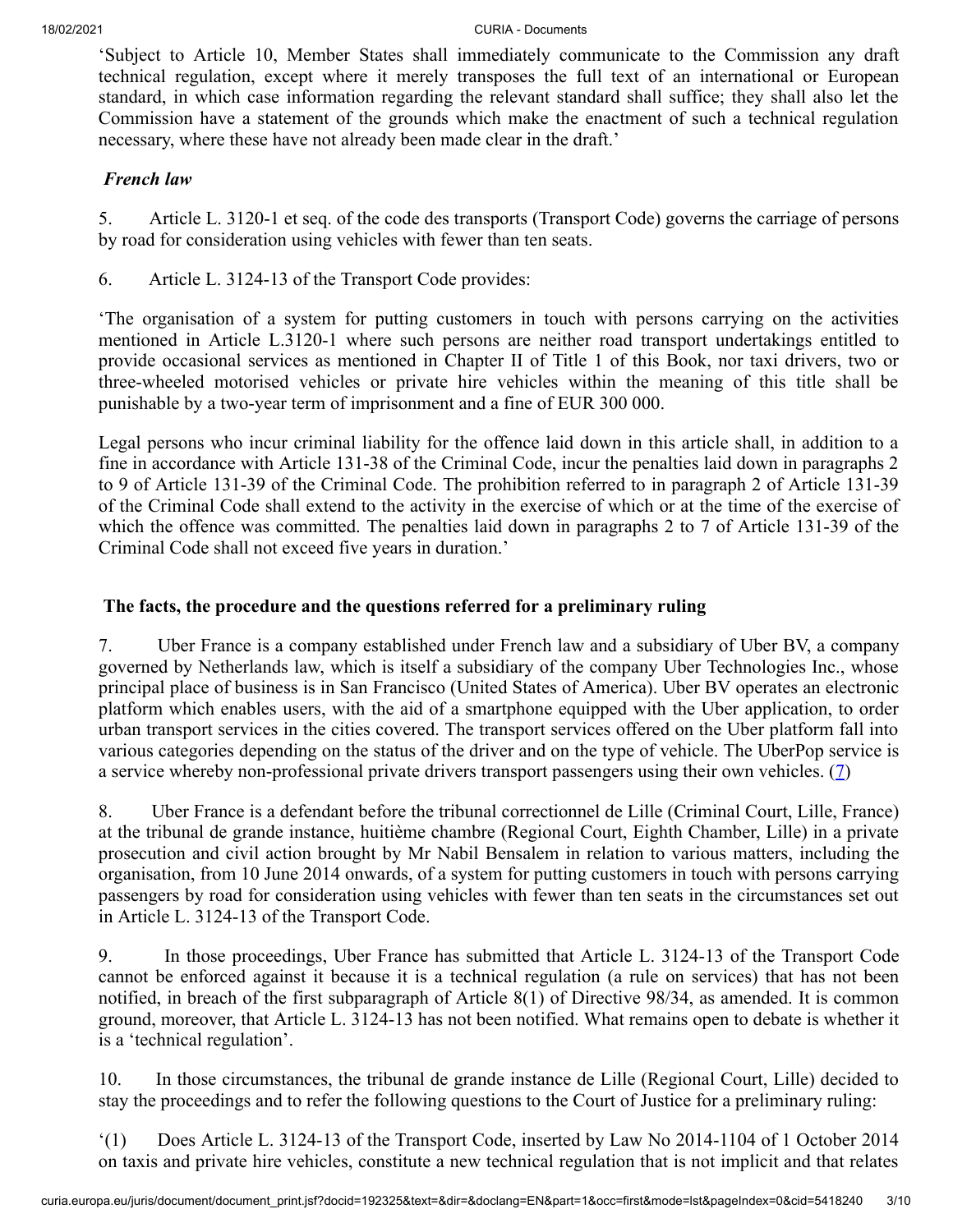<span id="page-3-0"></span>to one or more information society services, within the meaning of [Directive 98/34, as amended], such that, pursuant to Article 8 of that directive, it had to be notified in advance to the European Commission, or does it fall within the scope of [Directive 2006/123 [\(8](#page-8-1))], Article 2[(2)](d) of which excludes transport?

(2) In the event that that question is answered in the affirmative, does a failure to satisfy the notification requirement laid down in Article 8 of [Directive 98/34, as amended] mean that Article L. 3124-13 of the Transport Code is unenforceable against individuals?'

11. The request for a preliminary ruling was received at the Court on 6 June 2016. Written observations have been lodged by Uber France, the Estonian, French, Netherlands, Polish and Finnish Governments, and the European Commission. The parties to the main proceedings, the Estonian, French and Netherlands Governments, the European Free Trade Association (EFTA) Surveillance Authority and the Commission were represented at the hearing on 24 April 2017.

## **Analysis**

#### *Preliminary observations*

<span id="page-3-1"></span>12. In formulating its questions, the referring court has apparently started from the premiss that the classification of a service as a service in the field of transport within the meaning of Directive 2006/123 precludes its classification as an information society service, thereby rendering inapplicable the obligation, under Directive 98/34, as amended, to notify the provisions relating to it. However, it is not certain that that automatically follows, inasmuch as Directive 98/34, as amended, contains no exclusion for transport of the kind that is laid down in Article  $2(2)(d)$  of Directive 2006/123. [\(9](#page-8-2)) In my view, it is sufficient, without considering the question of the classification of Uber's activities under Directive 2006/123, to address the question of whether the provision of French law in question constitutes a technical regulation — and more specifically a rule on services, that being the only type of technical regulation of relevance in this case — that should have been notified in accordance with Article 8 of Directive 98/34, as amended.

13. Thus, by its first question, the referring court is essentially asking whether Article 1(5) of Directive 98/34, as amended, read in conjunction with Article 1(2) of that directive, must be interpreted as meaning that a provision of national law which prohibits and penalises the organisation of a system for putting customers in touch with persons engaging in the carriage of passengers in contravention of the rules which apply to such transport activities constitutes a rule on services within the meaning of Article 1(5) and subject, as such, to the notification obligation under Article 8 of the directive. The second question referred for a preliminary ruling concerns the possible consequences for the main proceedings of the failure to notify such a provision, should it be found to constitute a technical regulation.

<span id="page-3-2"></span>14. These questions of course raise the issue of whether a service such as the UberPop service offered by Uber may be classified as an information society service. That is the issue which I addressed in my Opinion in *Asociación Profesional Elite Taxi*, [\(10](#page-8-3)) which I will merely summarise in this Opinion, while adding a further two points. Nevertheless, I think that the question of whether the provision of French law at issue in this case constitutes a technical regulation can be resolved irrespectively of the classification of the UberPop service, and I shall explain that position in the second part of my analysis. Finally, in the third part of my analysis, I shall address the question of the possible consequences of the failure to notify.

## *The classification of the Uber service*

15. In my Opinion in *Asociación Profesional Elite Taxi*, I observed that the UberPop service provided by Uber was a single composite service comprising a supply whereby passengers and drivers were connected with one another by means of smartphone software and a supply of transport. I also noted that, where a composite service such as that is in issue, the component that is provided by electronic means may be regarded as an information society service, for the purposes of the application of the definition of such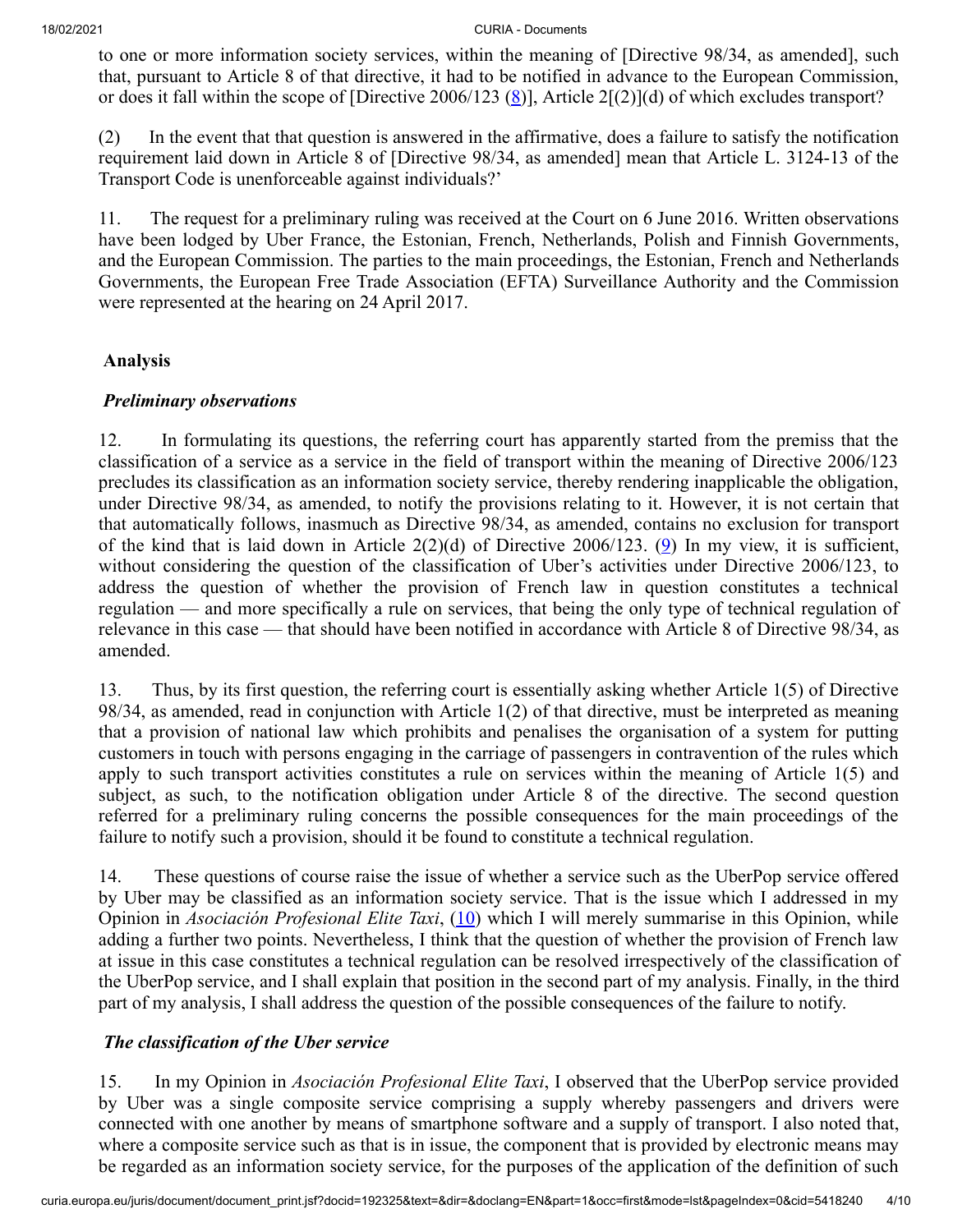<span id="page-4-0"></span>services given in Article 1(2) of Directive 98/34, as amended, only if it is economically independent of the component that is not provided by electronic means or if it is the principal service within the composite service. Indeed, the application of the EU rules on information society services (which is to say both Directive 98/34, as amended, and Directive 2000/31  $(11)$ ) to services which are neither independent of services which do not fall within the scope of those rules nor predominant over such other services would be contrary to the wording of the provisions in question, would compromise the objective pursued by those provisions and would engender legal uncertainty, since it may be that the other services are regulated differently under various systems of national law, as is the case, especially, in specific fields such as transport.  $(12)$  $(12)$  $(12)$ 

<span id="page-4-1"></span>16. According to the information available on the way in which Uber functions, and subject to the findings of fact ultimately made by the national courts, in so far as the UberPop service is concerned, the connection service, which is performed by electronic means, is not independent of the transport service, because the former is inextricably linked with the latter and the two services are in fact supplied by the same company, Uber. That company, which indisputably provides the connection service, also exercises preponderant control over the transport service *stricto sensu*. Next, I also formed the view that the connection service was secondary to the transport service, the latter being the real economic *raison d'être* of the UberPop service considered as a whole.  $(13)$  $(13)$  I concluded from that that such a service could not be regarded as an information society service within the meaning of the definition of such services given in Article 1(2) of Directive 98/34, as amended.  $(14)$  $(14)$ 

<span id="page-4-3"></span><span id="page-4-2"></span>17. I maintain that position in the context of the present case and would refer to my Opinion in *Asociación Profesional Elite Taxi* for a more detailed explanation. I would merely add two points to the considerations set out in that Opinion.

18. First, Uber's situation must, in my view, be distinguished from that in the dispute which gave rise to the judgment in *Vanderborght*, which the Court of Justice handed down a few days before I delivered my Opinion in *Asociación Profesional Elite Taxi*. In that judgment, the Court held that advertising for a dental practice posted on an Internet website created by the practitioner in question fell within the definition of an 'information society service'.  $(15)$  $(15)$ 

<span id="page-4-4"></span>19. While that situation involved a service intended for users (other than the practitioner himself), the service in question consisted in the communication of information. It was directed, principally at least, not at people who were already patients of the practitioner in question, but at the general public, in the hope of attracting new patients. That sort of communication may or may not result in the subsequent provision of dental services (and, probably, in most cases it will not). Although the advertising was without question closely connected with the dental practice as such, it had, by contrast, no real connection with the actual dental care provided to individual patients.

20. The opposite is true of the connection service provided by the Uber platform, which is directed at people who are already Uber customers and which is intended to result in the actual provision of a transport service. Moreover, the connection is a necessary precursor to the transport service provided in the context of the Uber system.

21. Given those differences, I do not think that the guidance offered by the judgment in *Vanderborght* can be directly applied to the question of the classification of services such as UberPop as information society services.

22. Secondly, I would like to emphasise that the situation that arises in the context of the services provided by Uber is clearly different from the relationship between a franchisor and its franchisees under a franchise agreement. Admittedly, the franchisor may also exercise strict control over the activities of its franchisees, to the extent that customers will perceive the franchisees as branches of the franchisor rather than as independent undertakings. However, the role of the franchisor is limited to providing services (such as trade mark licences, know-how, the supply of equipment and the provision of advice) to the franchisees. It will have no relationship with the users of the final services, which will be provided solely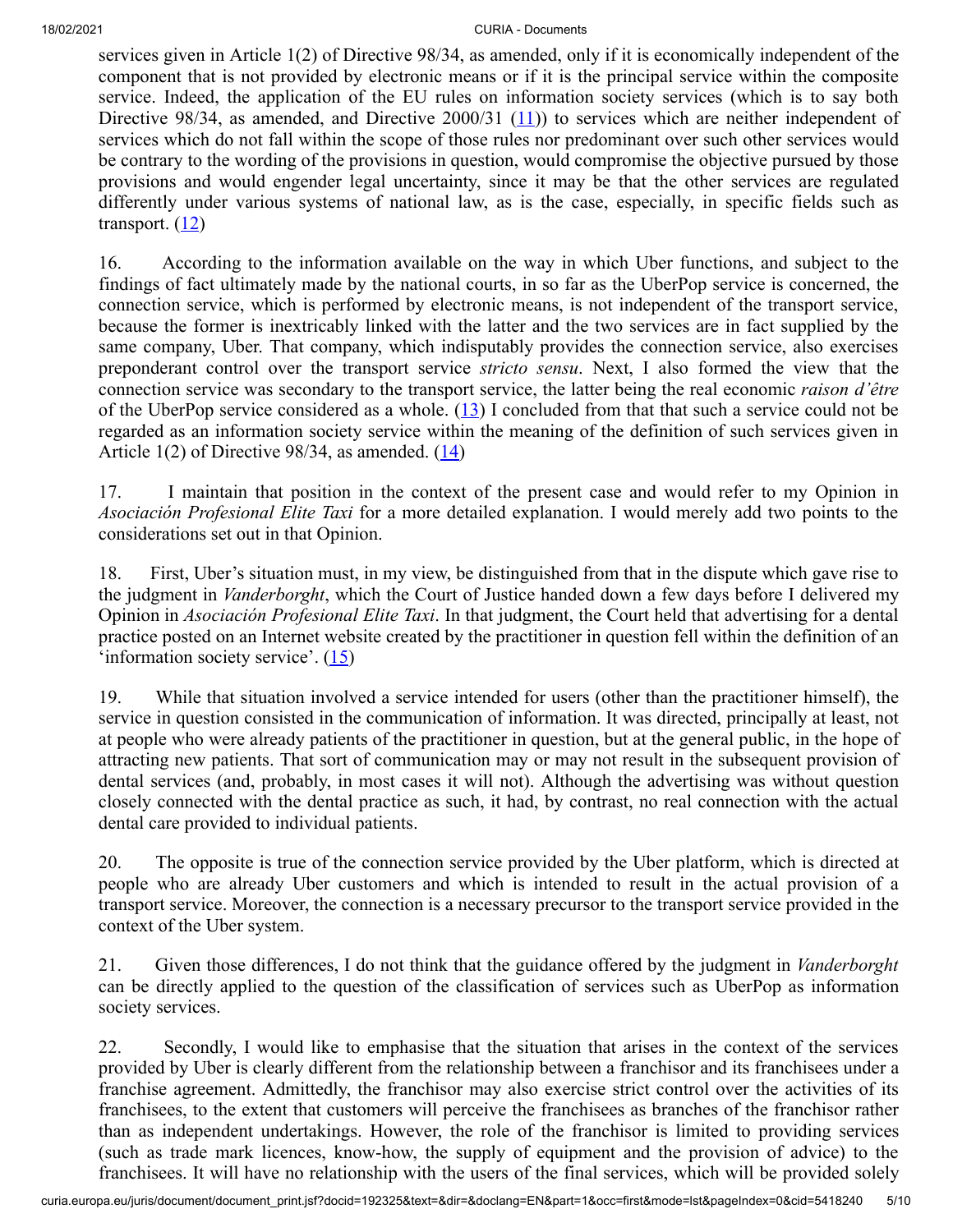by the franchisees. The services of the franchisor are therefore independent of the final services, even if, in such a context, the franchisor determines the conditions under which those services are provided. Uber, on the other hand, is directly involved in the provision of the final service to users, and therefore must, by contrast with a franchisor, be regarded as the provider of that service.

### *The classification of the national provision at issue as a technical regulation*

23. Even if the Court were to find that the UberPop service is an information society service, that would in no way affect the classification of the provision of French law in question as a technical regulation. Indeed, not every provision that concerns, in one way or another, information society services automatically falls within the category of technical regulations.

24. Indeed, among the various categories of technical regulations, Directive 98/34, as amended, distinguishes those which relate to services and clearly states that it deals only with information society services. According to the definition given in Article 1(5) of the directive, a rule on services is a requirement of a general nature relating to the taking-up and pursuit of service activities. In order to be classified as a technical regulation, it is also necessary that the specific aim and object of such a requirement should be to regulate such services in an explicit and targeted manner. By contrast, rules which affect such services only in an implicit or incidental manner are excluded.

25. Article L. 3124-13 of the Transport Code prohibits the organisation of systems for putting customers in touch with persons carrying on transport activities in breach of the rules which apply to those transport activities. That prohibition carries criminal penalties.

26. I can quite accept that, as Uber France submits in its observations, that prohibition is principally directed at systems for connecting the two parties by electronic means. Indeed, at present, such systems are technically and economically viable only if they operate with the aid of information technology, and thus by electronic means, within the meaning of Directive 98/34, as amended. Although systems for connecting parties by means of telecommunications still exist, organising them calls for significant technical resources (such as call centres and terminals in vehicles), which makes it unlikely that such a system would be organised with the participation of people who carry on transport activities outside of the legal framework.

27. I am therefore not persuaded by the French Government's argument that the provision at issue is not specifically aimed at information society services since that provision may affect other categories of intermediaries in the field of transport.

28. That said, it must be observed that the purpose of the provision is not to prohibit or to regulate in some other way the activity of putting customers in touch with providers of transport services in general. The purpose of the provision is solely to prohibit and to punish the activity of intermediary in the *illegal* exercise of transport activities. The activity of intermediary in legal transport services remains entirely outside the scope of the provision.

29. I therefore share the view expressed by the Polish Government in its written observations, that the provision affects information society services only in an incidental manner. Indeed, the purpose of the provision is not to regulate such services specifically, but to ensure the effectiveness of the rules relating to transport services, which are not covered by Directive 98/34, as amended.

<span id="page-5-0"></span>30. Furthermore, the provisions of Article L. 3124-13 of the Transport Code, in so far as they prohibit the organisation of systems for putting customers in touch with persons providing transport services in breach of the applicable rules, must be assessed in context. If an activity is illegal, any complicity in the exercise of that activity may also be regarded as illegal under national law. That is particularly so when the complicity involves the organisation of a system and when its purpose is to make a profit.  $(16)$  $(16)$  Therefore, in reality, the regulatory contribution made by Article L. 3124-13 of the Transport Code lies principally in the establishment of criminal sanctions for participation in an activity which is already illegal under national legislation.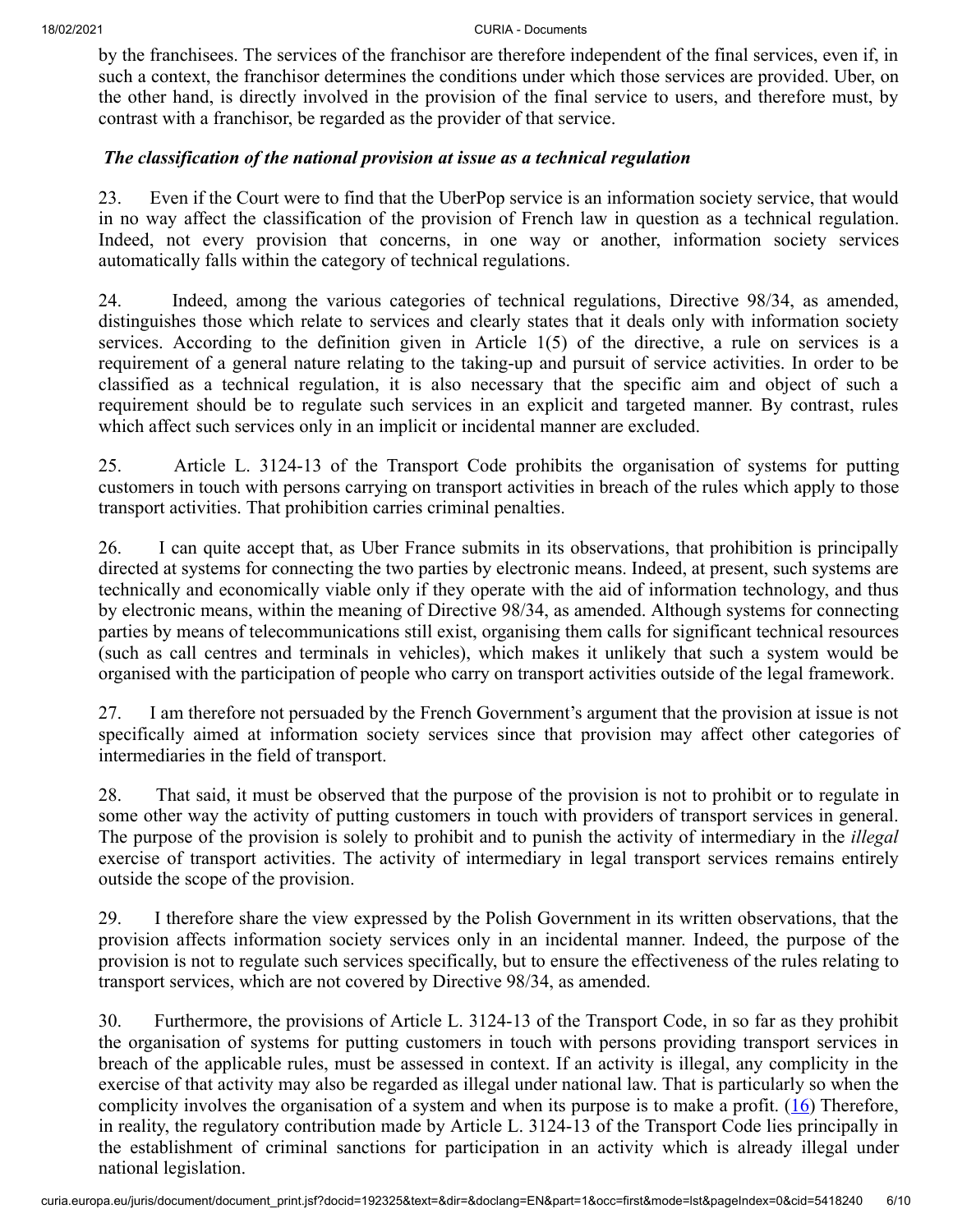<span id="page-6-0"></span>31. If every national provision that prohibited or punished intermediation in illegal activities had to be regarded as a technical regulation merely because the intermediation most likely takes place by electronic means, then a great number of internal rules in the Member States, written and unwritten, would have to be notified as technical regulations. That would lead to an unwarranted extension of the obligation to notify, ([17\)](#page-8-10) without that really contributing to the attainment of the objectives of the notification procedure, the purpose of which is to prevent the adoption by the Member States of measures that are incompatible with the internal market and to enable economic operators to make more of the advantages inherent in the internal market.  $(18)$  $(18)$  Instead of that, an excessive notification obligation, with the penalty of regulations that have not been notified being inapplicable, ([19\)](#page-8-12) would facilitate circumvention of the law and engender legal uncertainty, including in relationships between individuals.

<span id="page-6-3"></span><span id="page-6-2"></span><span id="page-6-1"></span>32. If, as Uber France maintains in its observations, Article L. 3124-13 of the Transport Code may be perceived as being specifically directed at the way in which the Uber platform functions, then that is because, when it developed the UberPop service, Uber deliberately chose an economic model that is irreconcilable with the national regulations governing the transportation of passengers.  $(20)$  $(20)$  That model is based on the provision of services by non-professional drivers who, by definition, do not have the authorisations which are required under French law in order to carry on that transport activity. Nevertheless, that does not make the provision in question a rule governing the activities of intermediary in the field of transport in general.

33. For those reasons, I think that Article L. 3124-13 of the Transport Code affects only incidentally the service of connecting customers with persons providing transport services, inasmuch as the connection relates to the unlawful provision of such services. Article L. 3124-13 must therefore be excluded from the scope of Directive 98/34, as amended, in accordance with the second indent of the fifth subparagraph of Article 1(5) thereof.

34. That exclusion arises not from the fact that the provision at issue is a provision of criminal law, but from the fact that the provision does not prohibit and does not penalise an activity which is in the nature of an information society service in a general fashion, but only in so far as the activity amounts to an act of complicity in the exercise of another activity, one that is illegal and, moreover, one that falls outside the scope of Directive 98/34, as amended.

## *The possible consequences of the failure to notify the national provision at issue*

35. By its second question referred for a preliminary ruling, the referring court asks, in essence, what inferences it should draw, in the main proceedings, from the failure to notify Article L. 3124-13 of the Transport Code.

36. Of course, if the Court agrees with my proposed answer to the first question referred, and holds that the provision in question is not a technical regulation within the meaning of Directive 98/34, as amended, and does not, therefore, fall within the scope of the notification obligation, the second question referred for a preliminary ruling will no longer be relevant. For the sake of completeness, however, I shall analyse it, because the answer to that question will give a fuller picture of the position.

<span id="page-6-4"></span>37. The case-law of the Court on the consequences of a failure to notify a technical regulation is settled. In principle, such a failure constitutes a procedural defect in the adoption of the technical regulations concerned and renders those technical regulations inapplicable and therefore unenforceable against individuals.  $(21)$  $(21)$  Although the Court treats a failure to notify as a procedural defect, it applies the same sanction as that which applies in the case of substantive incompatibility of a provision of national law with a provision of EU law.  $(22)$  $(22)$ 

<span id="page-6-5"></span>38. Thus, an individual who wishes to escape the application of a rule may rely on the fact that it has not been notified, without there being any need to determine whether the rule is substantively contrary to the freedoms of the internal market. The resulting unenforceability may even benefit operators whose activities, while falling within the scope of the rule in question, do not amount to information society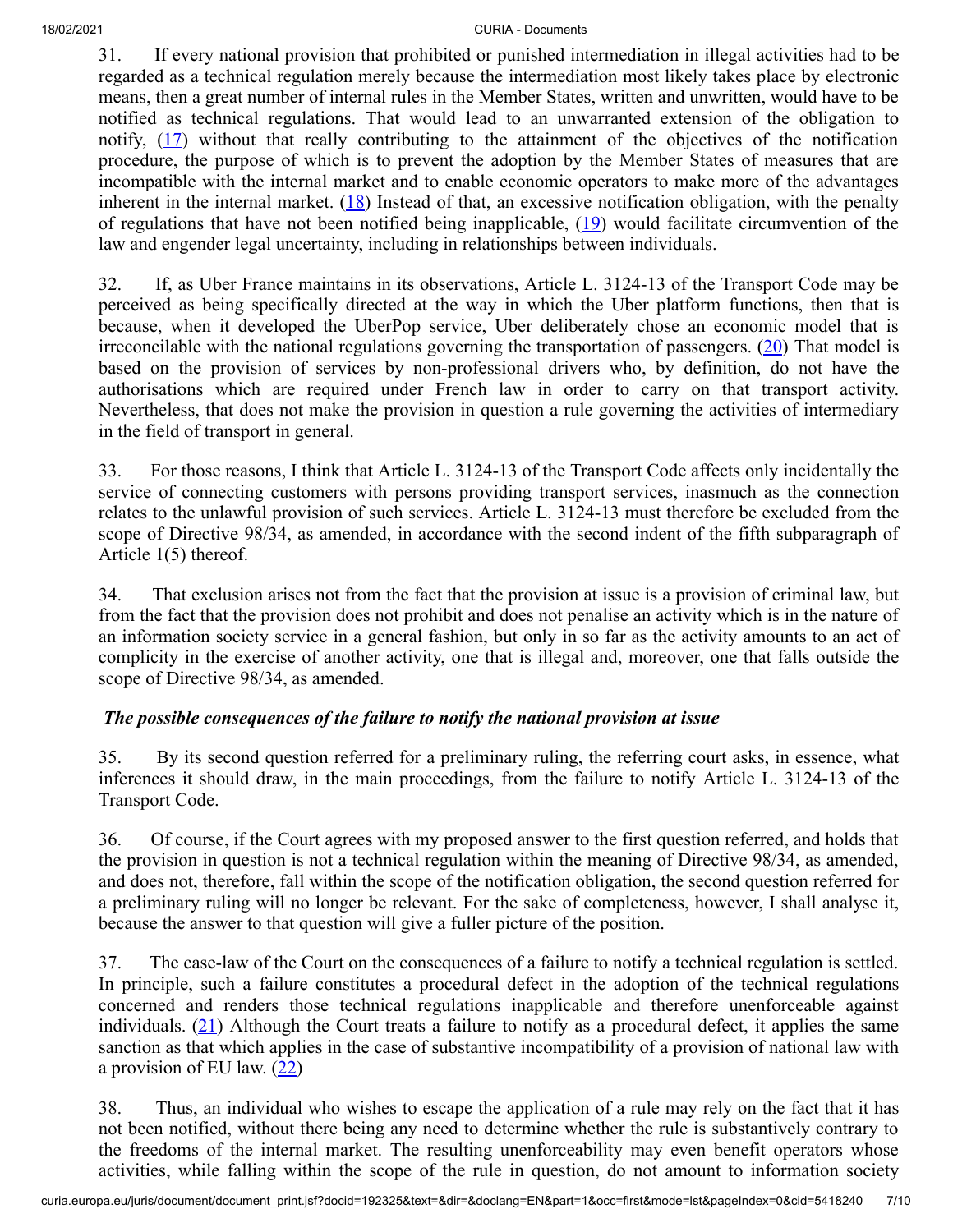<span id="page-7-7"></span><span id="page-7-6"></span>services, in particular, because their role is not limited to services provided by electronic means. ([23\)](#page-9-0) I am thinking in particular of the situation at issue in the present case, that of Uber. As I explained in my Opinion in *Asociación Profesional Elite Taxi*, Uber's activity does not fall within the definition of an information society service,  $(24)$  $(24)$  even though action could be taken against it under Article L. 3124-13 of the Transport Code. Nevertheless, this is the inherent consequence of a procedural defect, which invalidates, with regard to all individuals, a rule which has not been notified.

39. The answer to the second question referred for a preliminary ruling should therefore be that, if Article L. 3124-13 were to be regarded as a rule on services within the meaning of Article 1(5) of Directive 98/34, as amended, it would be unenforceable against individuals in so far as it has not been notified in accordance with Article 8 of that directive.

<span id="page-7-8"></span>40. Finally, in so far as concerns the notification obligation under Article 15(7) of Directive 2006/123, a matter which the Commission raised at the hearing, I would state that, in my view,  $(25)$  $(25)$  although Uber's activities are not to be regarded as an information society service because of their composite nature, they without question fall within the field of transport, which excludes them from the scope of that directive.

#### **Conclusion**

41. In light of all the foregoing considerations, I propose that the Court should answer the questions referred for a preliminary ruling by the tribunal de grande instance de Lille (Regional Court, Lille) as follows:

Article 1(5) of Directive 98/34/EC of the European Parliament and of the Council of 22 June 1998 laying down a procedure for the provision of information in the field of technical standards and regulations and of rules on Information Society services, as amended by Directive 98/48/EC of the European Parliament and of the Council of 20 July 1998, read in conjunction with Article 1(2) thereof, must be interpreted as meaning that a provision of national law which prohibits and penalises the organisation of a system for putting customers in touch with persons engaging in the carriage of passengers in contravention of the rules which apply to such transport activities does not constitute a rule on services subject to the notification obligation under Article 8 of that directive.

<span id="page-7-0"></span>[1](#page-0-0) Original language: French.

<span id="page-7-1"></span>[2](#page-0-1) A third request for a preliminary ruling concerning this same subject was dismissed as inadmissible by order of 27 October 2016, *Uber Belgium* (C‑526/15, not published, EU:C:2016:830).

<span id="page-7-2"></span>[3](#page-0-2) See my Opinion in *Asociación Profesional Elite Taxi* (C‑434/15, EU:C:2017:364).

<span id="page-7-3"></span> $\frac{4}{1}$  $\frac{4}{1}$  $\frac{4}{1}$  OJ 1998 L 204, p. 37.

<span id="page-7-4"></span> $5$  OJ 1998 L 217, p. 18.

<span id="page-7-5"></span>[6](#page-0-5) In accordance with Article 11 of Directive (EU) 2015/1535 of the European Parliament and the Council of 9 September 2015 laying down a procedure for the provision of information in the field of technical regulations and of rules on Information Society services (OJ 2015 L 241, p. 1), Directive 98/34 was repealed on 7 October 2015. It nevertheless continues to apply, *ratione temporis*, to the facts in the main proceedings.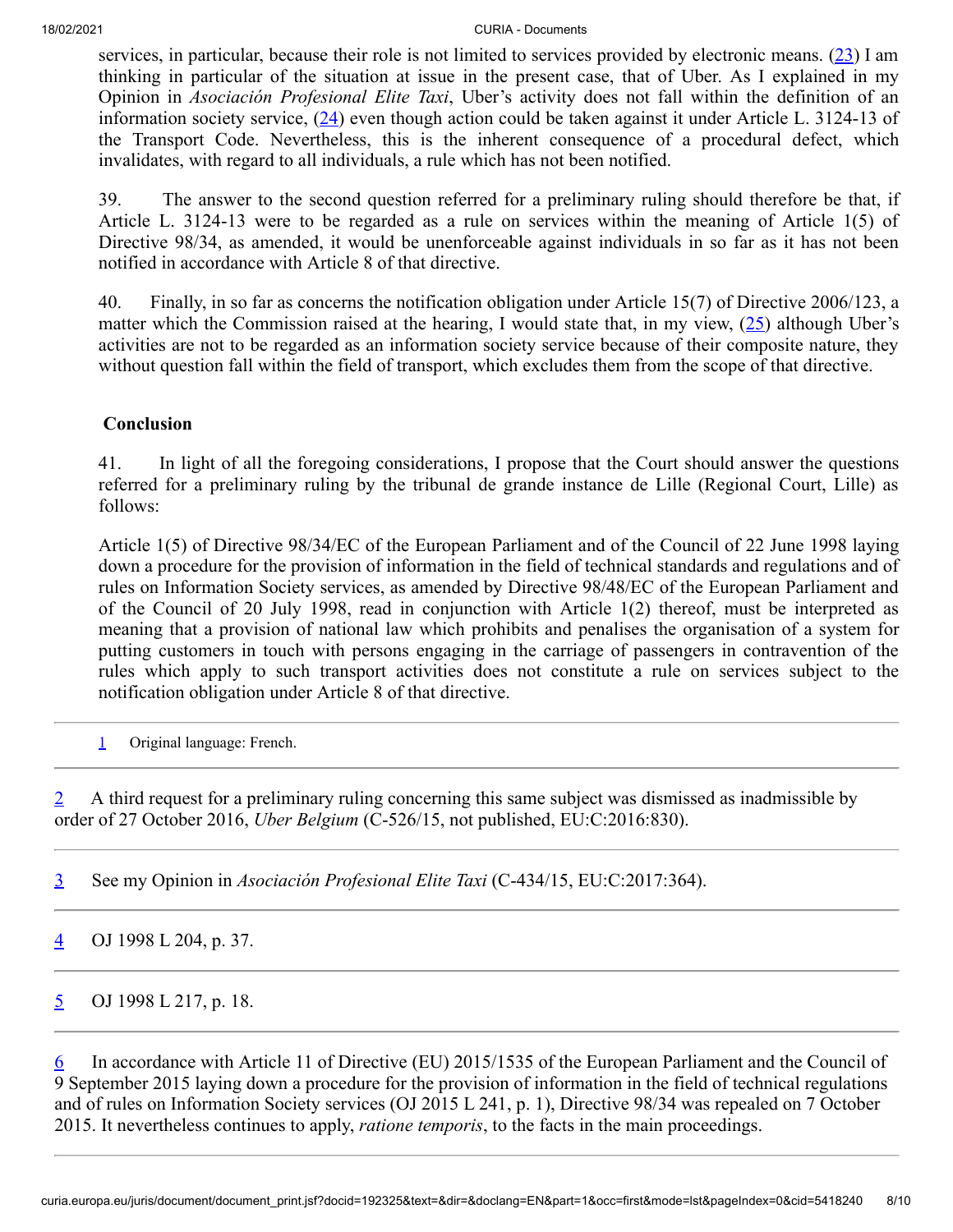<span id="page-8-0"></span>[7](#page-2-0) For a more detailed description of the Uber platform, see points 12 to 15 of my Opinion in *Asociación Profesional Elite Taxi* (C‑434/15, EU:C:2017:364).

<span id="page-8-1"></span>[8](#page-3-0) Directive 2006/123/EC of the European Parliament and of the Council of 12 December 2006 on services in the internal market (OJ 2006 L 376, p. 36).

<span id="page-8-2"></span>[9](#page-3-1) A service *in the field of transport* is not necessarily a *transport* service *stricto sensu* (see the judgment of 15 October 2015, *Grupo Itevelesa and Others*, C‑168/14, EU:C:2015:685).

<span id="page-8-3"></span>[10](#page-3-2) C-434/15, EU:C:2017:364.

<span id="page-8-4"></span>[11](#page-4-0) Directive 2000/31/EC of the European Parliament and of the Council of 8 June 2000 on certain legal aspects of information society services, in particular electronic commerce, in the internal market ('Directive on electronic commerce') (OJ 2000 L 178, p. 1).

<span id="page-8-5"></span>[12](#page-4-1) See points 29 to 38 of my Opinion in *Asociación Profesional Elite Taxi* (C‑434/15, EU:C:2017:364).

<span id="page-8-6"></span>[13](#page-4-2) See points 39 to 64 of my Opinion in *Asociación Profesional Elite Taxi* (C‑434/15, EU:C:2017:364).

<span id="page-8-7"></span>[14](#page-4-3) See points 65 and 66 of my Opinion in *Asociación Profesional Elite Taxi* (C‑434/15, EU:C:2017:364).

<span id="page-8-8"></span>[15](#page-4-4) Judgment of 4 May 2017, *Vanderborght* (C‑339/15, EU:C:2017:335, paragraph 39).

<span id="page-8-9"></span>[16](#page-5-0) I would recall that only services provided for consideration may be regarded as information society services within the meaning of Directive 98/34, as amended.

<span id="page-8-10"></span>[17](#page-6-0) The expansion of the notification obligation ('notification creep') has already been mentioned in point 62 of Advocate General Bobek's Opinion in *M. and S.* (C‑303/15, EU:C:2016:531).

<span id="page-8-11"></span>[18](#page-6-1) See the judgment of 4 February 2016, *Ince* (C‑336/14, EU:C:2016:72, paragraph 82).

<span id="page-8-12"></span>[19](#page-6-2) See above.

<span id="page-8-13"></span> $20$  It should be noted in this regard that Uber cannot rely on EU law in order to call into question the rules governing transport services in the strict sense because, in this field, positive action on the part of the Union legislature is necessary, in accordance with Articles 58 and 90 TFEU.

<span id="page-8-14"></span>[21](#page-6-4) See, in particular, the judgments of 30 April 1996, *CIA Security International* (C‑194/94, EU:C:1996:172, paragraph 54) and, most recently, of 4 February 2016, *Ince* (C‑336/14, EU:C:2016:72, paragraph 67).

<span id="page-8-15"></span>curia.europa.eu/juris/document/document\_print.jsf?docid=192325&text=&dir=&doclang=EN&part=1&occ=first&mode=lst&pageIndex=0&cid=5418240 9/10 [22](#page-6-5) See the judgment of 30 April 1996, *CIA Security International* (C‑194/94, EU:C:1996:172, paragraph 42).